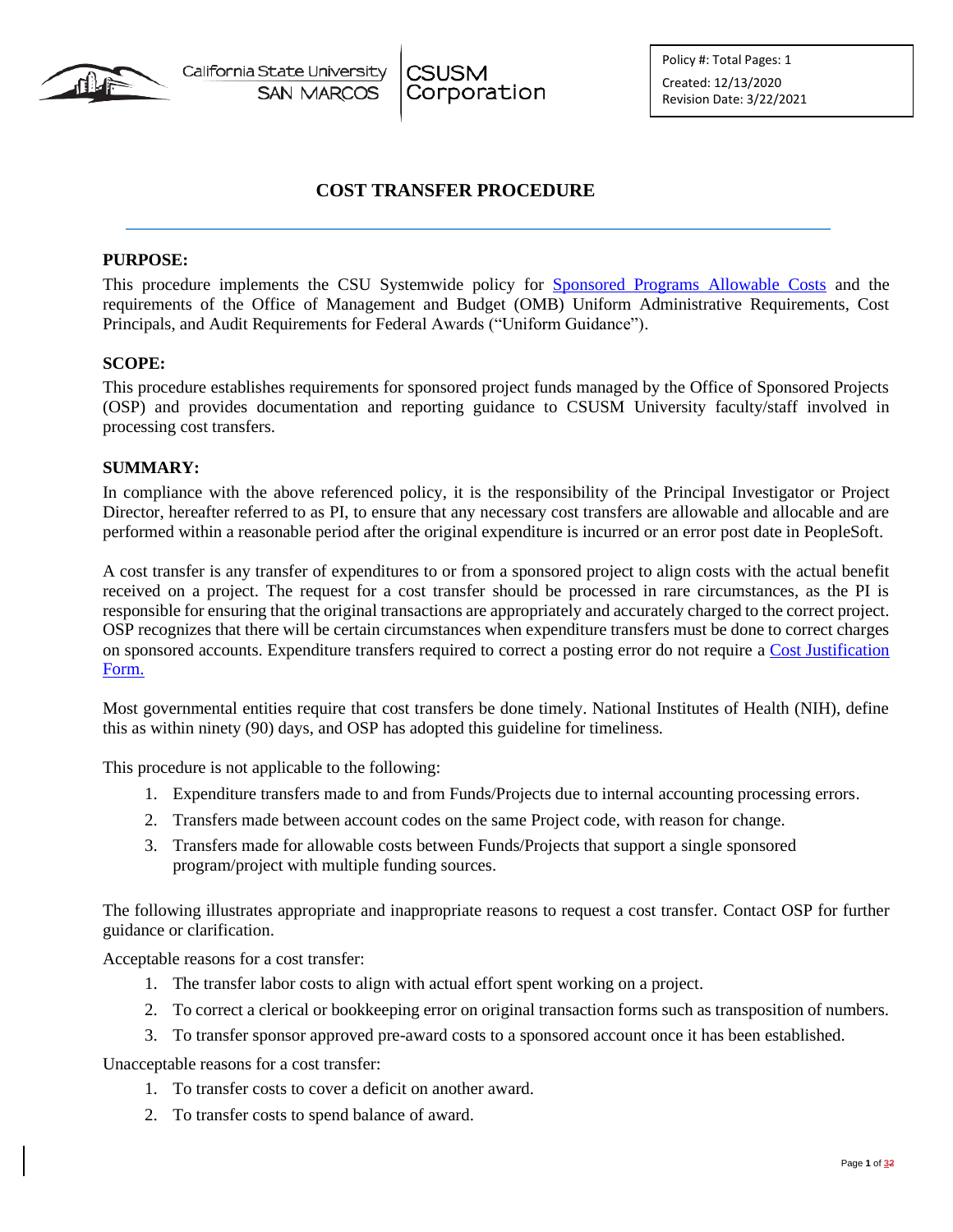# **COST TRANSFER PROCEDURES**

The Cost Justification Form must include a written explanation (description of the expense, how it benefits the project being charged, and why it posted incorrectly), back-up showing where the original cost was posted, and approval (email is acceptable) from the PI before it can be processed. The justification should be prepared in such a way that a person outside of CSUSM Corporation (i.e., an auditor) would be able to understand why the cost transfer is necessary. In most cases, transfers must be completed within ninety (90) days of the original expenditure. Cost transfers not made within the ninety (90) day time frame will be reviewed on a case by case basis and require OSP Director approval.

Adherence to the policy and this procedure is necessary as inappropriate or poorly documented cost transfers can result in federal regulators denying reimbursement of questionable charges or imposing other sanctions on CSUSM Corporation, such as fines or loss of certain authorities.

### **PROCESS:**

- I. The PI is responsible for requesting expenses to be transferred to or from a sponsored project by completing a [Cost Justification Form.](https://www.csusm.edu/corp/sponsoredprojects/cost_justification_form.pdf) If the request is made within ninety (90) days of the original transaction date and it is to a sponsored project, the first two (2) questions on the form need to be completed. If it has been longer than ninety (90) days since the original transaction date, all four (4) questions of the form need to be completed.
- II. If OSP identifies a cost that should be transferred from or to a sponsored project, the Sponsored Projects Analyst (SPA) will notify the PI of the need for the cost transfer. If the PI approves, he/she will initiate a cost transfer request, or the SPA will complete the [Cost Justification Form](https://www.csusm.edu/corp/sponsoredprojects/cost_justification_form.pdf) and document the justification discussed during the phone conversation along with a note of the date and time of that phone conversation.
- III. Once completed, the PI will route the request to OSP for review and approval:
	- a. The Cost Transfer Procedure should be used as a guideline for appropriate and inappropriate justifications when reviewing and approving requests. If the request is being made ninety (90) days after the original transaction date, the justification in questions three (3) and four (4) of the request form must demonstrate extenuating circumstances.
	- b. If the request is not approved, the Director of Sponsored Projects will contact the PI to discuss the reason for the transfer. If it is still not appropriate, return the form to the PI. If the PI can provide an additional and appropriate explanation, amend and initial the form and document the conversation. For example, "As discussed with Dr. Jones on August 10, 2010."
	- c. If the request is determined to be allowable, the Director of Sponsored Projects or Corporation Executive Director will approve the cost transfer request.

### **PROCEDURE:**

- I. The SPA or PI will prepare the Accounting Financial Transfer Request [\(FTR\)](https://www.csusm.edu/fs/forms/fin-xfer.xlsx) in accordance with the [financial transfer instructions.](https://www.csusm.edu/fs/financialxfer_faq.html) The PI will provide general ledger supporting documentation for the original expenditure or the SPA will verify the original expenditure to be transferred by reviewing the PeopleSoft query for the sponsored project.
- II. Once completed, the SPA will route the FTR, a copy of the approved Cost Justification Form, a copy of the original entry and any other necessary supporting documentation to another SPA or the Director of Sponsored Projects for review/approval, as necessary.
- III. The SPA will then email the completed FTR to CSUSM Accounting Office in accordance with the instructions on the form.